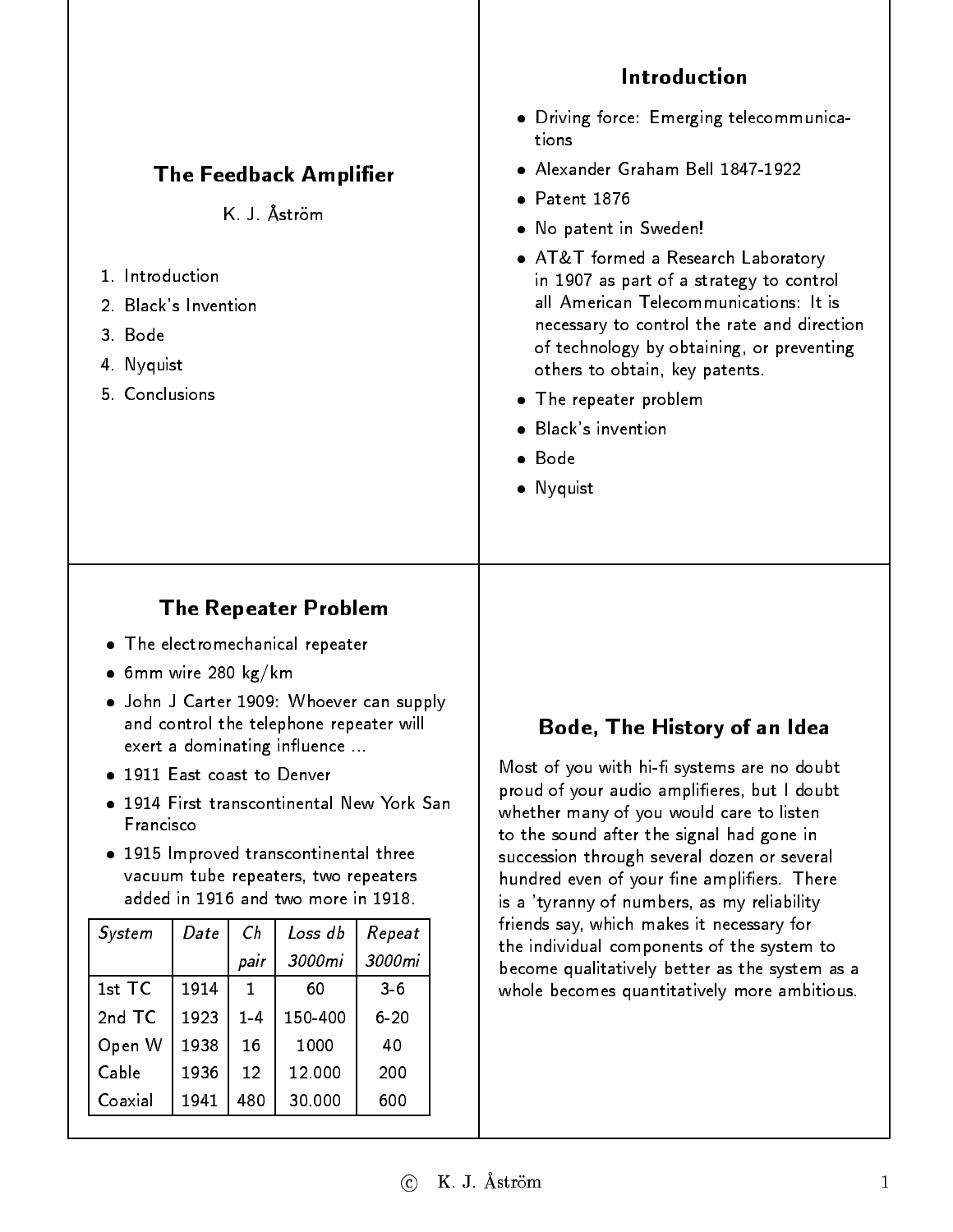# **Harold S. Black**

#### Bode, cont Bode, cont

The causes of distortion were of various sorts. They included power supply noises, variations in gain and so on. The dominant problem, however, was the intermodulation due to the slight nonlinearity in the characteristics of the last tube. Various efforts were made to improve this situation, by the selection of tubels, by careful biasing, by the use of matched tubes in push-pull to provide compensating characteristics, and so on. Until Black's invention, however, nothing made a radical improvement of the situation.

#### Worchester Polytechnic Institute 1921

- . Joined Western Electric that later became part of Bell Telephone Laboratories
- Remained with Bell until 1963
- Principal Research Scientist with General Precision Corporation
- **•** The feedback amplifier
- Theory and application of pulse-code modulation
- IFFF Lamme Medal 1957
- 62 US Patents
- 271 patents in 32 countries
- 1953 Modulation Theory

# **Black on Black - 1**

The telephone industry was an exciting place for a young engineer in 1921. Only a few years had passed since Lee de Forest's 1906 audion tube had been made into the practical high-vacuum device needed for long-distance telephone lines. In 1915, the 68-year-old Alexander Graham Bell had placed the first official transcontinental call placed the rst ocial transcontinental call to Thomas Watson, his famous assistant 40 to Thomas Watson, his famous assistant 40 years earlier, and in 1914, a young Edwin Howard Armstrong had sat through bitterly cold January night with David Sarnoff in an American Marconi wireless shack testing Armstrong's new "regenerative" receiver, which utilized positive feedback.

# **Black on Black - 2**

No one knew how to make amplifiers linear or stable enough in those days, and consequently they were subject to an intolerable amount of distortion. The problem lay with the unwanted frequencies generated by the vacuum tubes, particularly the second-order harmonics and other products that predominated. Theoretically, this type of amplifier should have suppressed all second-order harmonics and products, but in actuality they were only reduced to  $10-18$  percent. The first thing I did  $\dots$ , I plotted one curve showing how linearity would vary with the number of channels and another curve and showing how it would be affected by adding more push-pull amplifiers in the string. Here, I made a signicant error.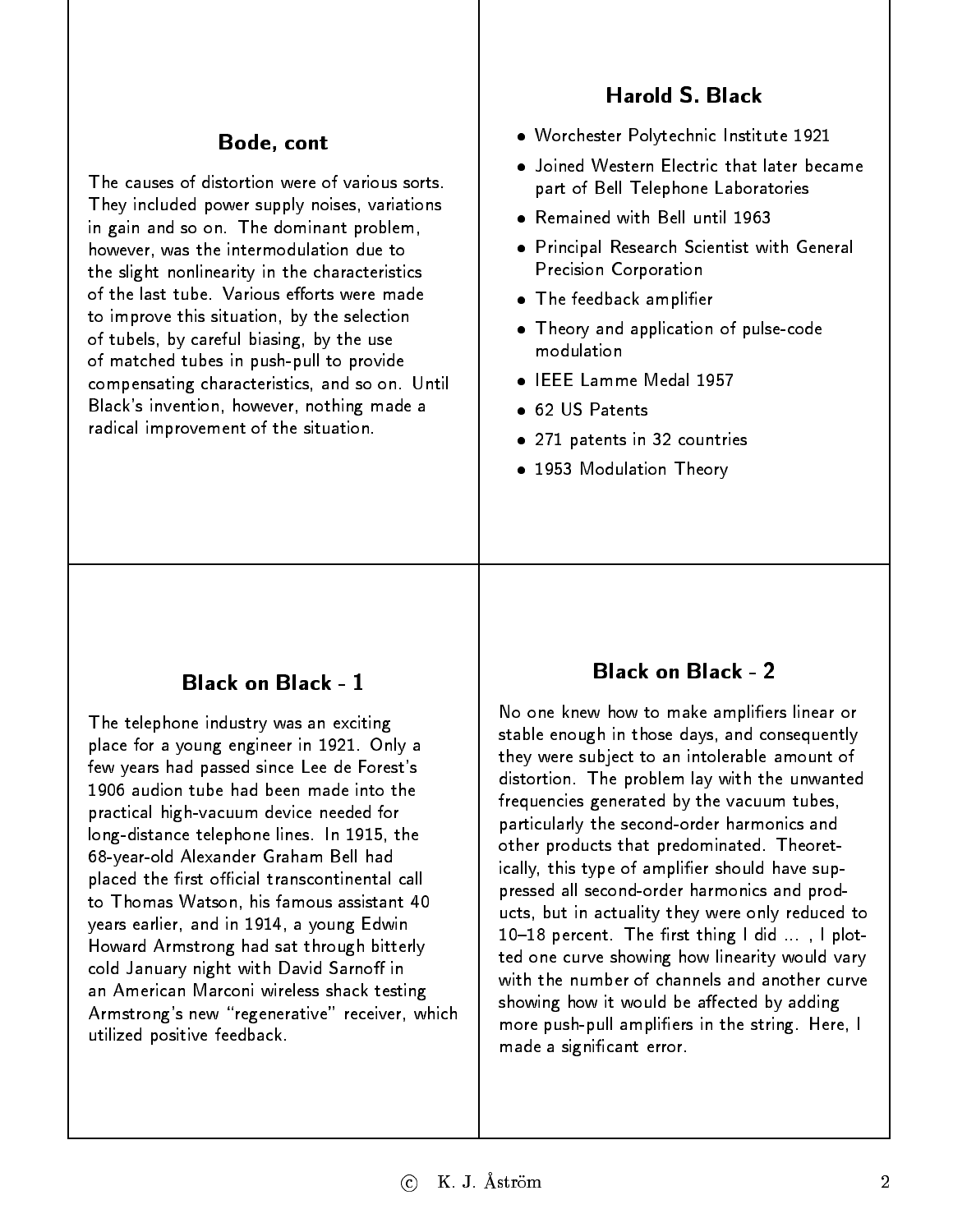### Black on Black - 3

The next day at the laboratory I dropped in on Ralph Hartley, who was in the nearby Research Department. A Rhodes scholar whom I liked and respected very much (he would later invent magnetic parametric amplifiers and logarithmic information measure), my problem was right in his field, for he had worked on third-harmonic modulators. I described my results to Hartley and on the following day he sent me a note pointing out my error ... . This meant that if I had a string of 1000 ampliers the cumulative voltage distortion would amount to 60 dB. It was bad enough to have a lot of channels going through one amplier, but to pile on distortion of this magnitude made it clear that I faced many serious problems in building strings of multichannel ampliers.

# Calculating the Distorsion

Define distorsion as

$$
d=\frac{\max f'(x)-\min f'(x)}{\max f'(x)+\min f'(x)}
$$

Compositions of functions

$$
g=f\circ f\ldots\circ f
$$

Hence  $q = (T/T)$ 

Example

$$
f(x)=\frac{x+ax^2}{1+a}
$$

Assume  $a = 0.01$  then  $d = 0.01$ , but

$$
g'=n(\frac{x+ax^2}{1+a})^{n-1}\frac{1+2ax}{1+a}
$$

With  $n = 100$  we get  $d = 0.76$ .

### An encounter with Steinmetz

This might have been the end of it except that, on March 16, 1923, I was fortunate enough to attend a lecture by the famous scientist and engineer, Charles Proteus Steinmetz. The meeting was held at the AIEE auditorium in New York City, and I remember arriving early in order to get a seat in the front row. Soon every seat was taken. Dr. Steinmetz was 20 minutes late, but he was given a standing ovation as he walked down the center aisle dressed in blue overalls and a blue shirt with short sleeves and smoking the largest cigar I had ever seen. It was an inspiring lecture. I no longer remember the subject, but I do remember the clarity and logic of his presentation and how quickly and directly he reached the final conclusion of his talk.

# Inspiration of the Lackawanny Ferry

Then came the morning of Tuesday, August 2, 1927, when the concept of the negative feedback amplifier came to me in a flash while I was crossing the Hudson River on the Lackawanna Ferry, on my way to work. For more than 50 years I have pondered how and why the idea came, and I can't say any more today than I could that morning. All I know is that after several years of hard work on the problem, I suddenly realized that if I fed the amplifier output back to the input, in reverse phase, and kept the device from oscillating (singing, as we called it then), I would have exactly what I wanted: a means of canceling out the distortion in the output. I opened my morning newspaper and on a page of The New York Times I sketched a simple canonical diagram ... when I reached the laboratory at 463 West Street, it was witnessed, understood, and signed by the late Earl C. Blessing.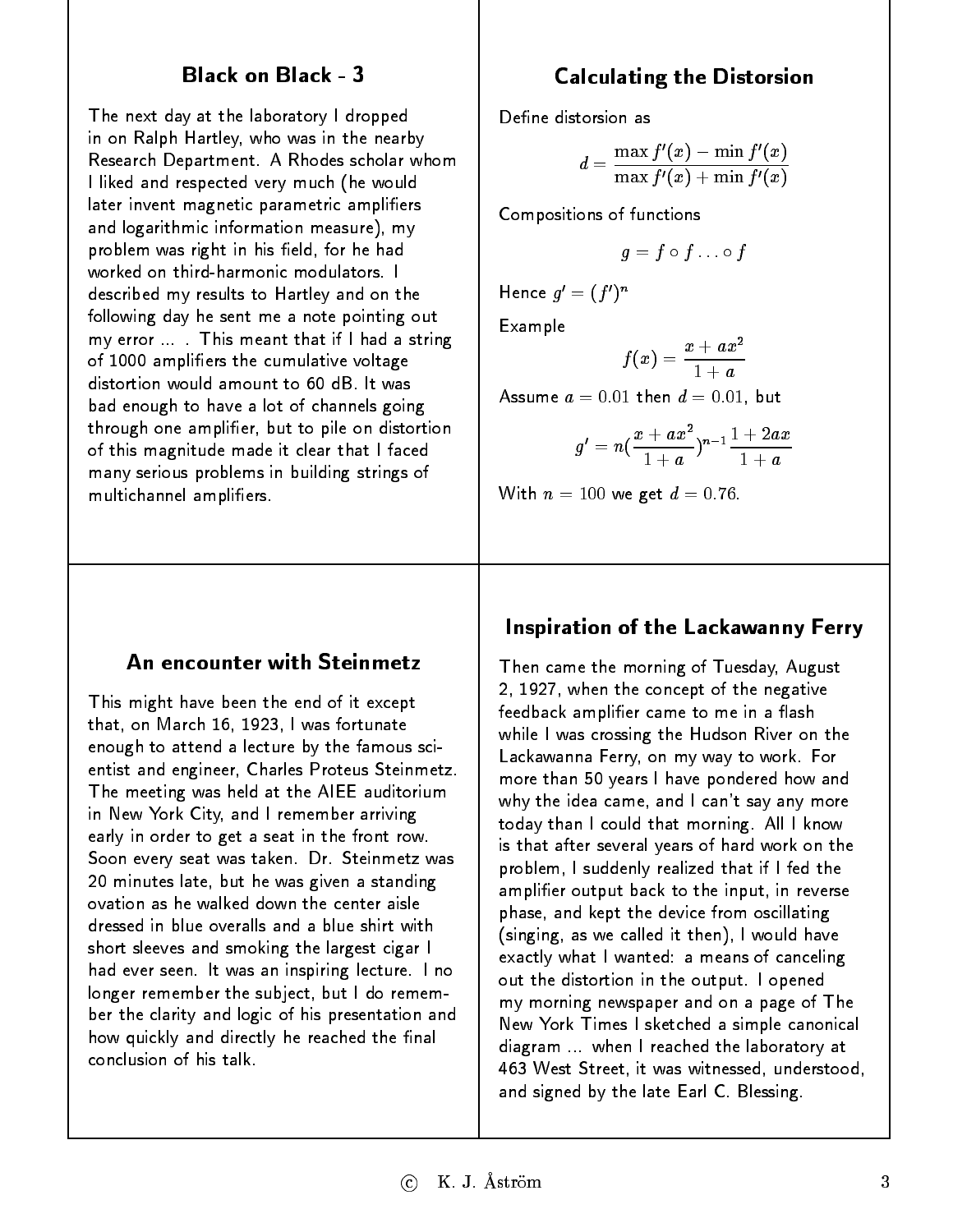### Black's Original

### The Idea of Feedback

However, by building an amplifier whose gain is deliberately made, say 40 decibels higher than necessary and then feeding the output back on the input in such a way as to throw away the excess gain, it had been found possible to effect extraordinary improvement in constancy of amplication and freedom from non-linearity.

Stabilized feedback processes other advantages including reduced delay and delay distortion, reduced noise disturbance from the power suply circuits and various other features best suply circuits and various other features best appreciated by practical designers of ampliers.

$$
\frac{Y}{U}=\frac{\mu}{1-\beta\mu}=-\frac{1}{\beta}\;\frac{\mu}{\mu-1/\beta}
$$

Gain is the hard-currency that can be traded for many other qualities!dvips -p 14 -l 14 Le

The operational amplifier!

# Inspiration of the Lackawanny Ferry

I envisioned this circuit as leading to extremely linear ampliers (40 to 50 dB of negative feedback), but an important question is: How did I know I could avoid self-oscillations over very wide frequency bands when many people doubted such circuits would be stable? My doubted such circuits would be stable? My first confidence stemmed from work that I had done two years earlier ... In the course of this work, I had computed and measured transfer factors around feedback loops and discovered that for self-oscillations to occur the loop transfer factor must be real, positive, and greater than unity at some frequency. Consequently, I know that in order to avoid self-oscillation in a feedback amplifier it would be sufficient that at no frequency from zero to infinity should  $\mu\beta$  be real, positive, and greater than unity. Accordingly, I immediately proceeded with the careful design and development of a working model ...

### Progress in the Lab

On December 29, 1927, using typical input signals covering a frequency band extending from 4 to 45 kHz, a reduction of distortion of 100 000 to 1 (50 dB) was realized in a single  $a$ mplifier  $-$  which was more than sufficient to do the job I had undertaken six years earlier. These final results were immediately transmitted to Harry A. Burgess, patent attorney at Bell Laboratories.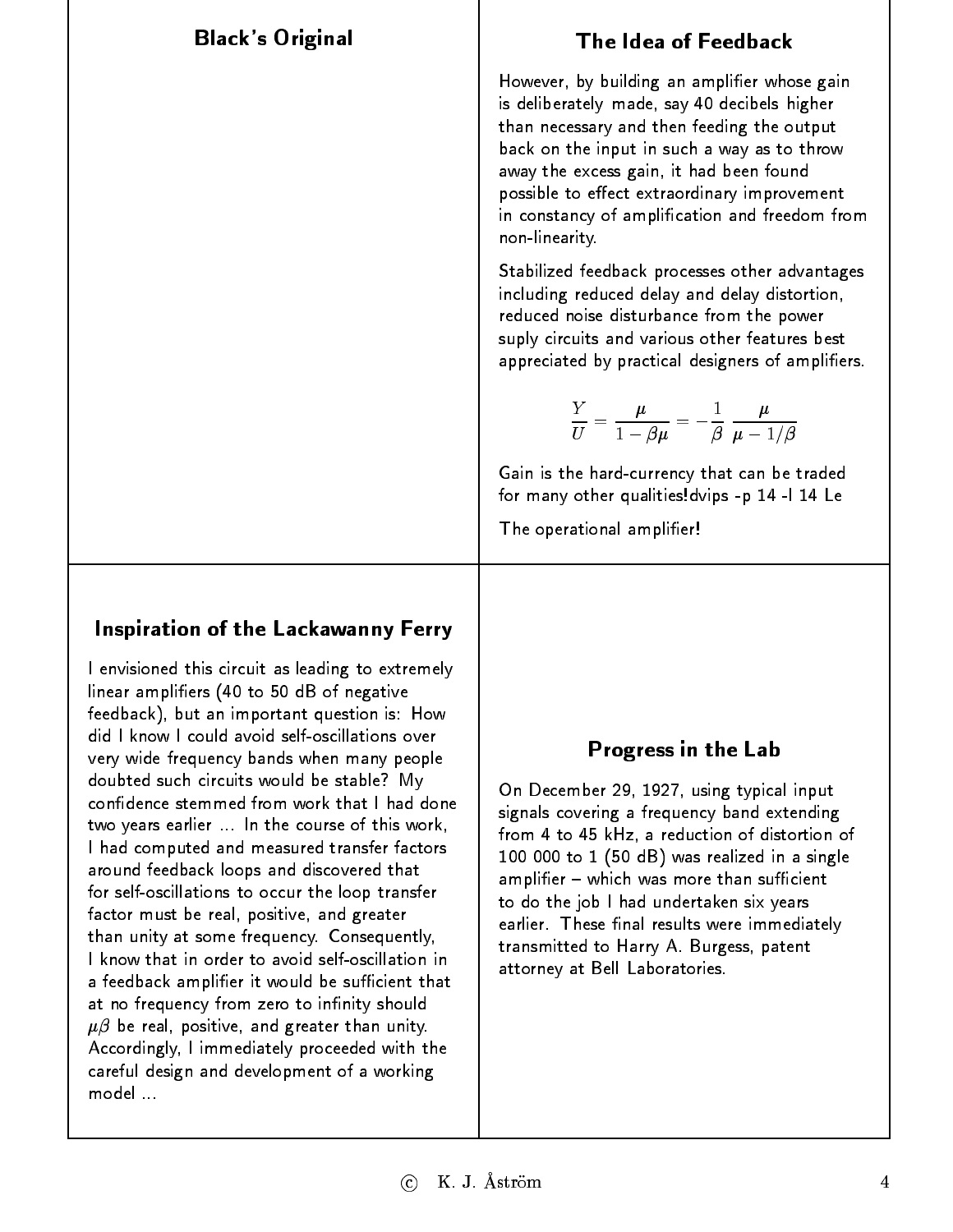#### Nine Years, cont

# Nine years in the Patent Office

Although the invention had been submitted to the  $U.S.$  Patent Office on August 8, 1928, more than nine years would elapse before the patent was issued on December 21, 1937 (No. 2 102 671). One reason for the delay was that the concept was so contrary to established beliefs that the Patent Office initially did not believe it would work. The Office cited technical papers, for example, that maintained the output could not be connected back to the input unless the loop gain was less than one, whereas mine was between 40 and 50 dB. In England, our patent application was treated in the same manner as one for a perpetualmotion machine. Burgess was eventually able to overcome all these objections by submitting evidence that 70 ampliers were working successfully ...

The second reason for the nine-year wait was that numerous Patent Office objections to the length and arguments about the claims ...

I wrote most of the body of the patent, supplied all the illustrations, and suggested most of the claims. I foresaw that the mathematical understanding developed in connection with feedback electronic amplifiers could be carried over and applied by analogy to he synthesis and analysis of other kinds of ampliers, to all  $kinds$  of control systems  $-$  mechanical, acoustical, chemical, hydraulic, or whatever. The patent clearly applies to large complex industrial and military control systems, implying the capability to exercise specific control of a single variable or an entire system.

To achieve these ends, the claims were written very broadly and I worked tenaciously with the U.S. Patent Office to keep the broad applicability as granted, even though this added to the delay.

# Mervin Kelly on Black **IEEE Lamme Medal 1957**

Although may of Harold's inventions have made great impact, that of the negative feedback amplier is indeed the most outstanding. It easily ranks coordinate with De Forest's invention of the audion as one of the two inventions of broadest scope and signicance in electronics and communications of the past 50 years....it is no exaggeration to say that without Black's invention, the present long-distance telephone and television networks which cover our entire country and the transoceanic telephone cables would not exist. The application of Black's principle of negative feedback has not been limited to telecommunications. Many of the industrial and military ampliers would not be possible except for its use.

# Mervyn Kelly, cont

Many of the industrial and military ampliers would not be possible except for its use. Many new weapons, such as radio detection of bombing and radar control of missiles, are dependent on negative feedback for their success. The development of servomechanisms theory and its application are extensions of Black's principle of feedback and are generally recognized as such. Thus, the entire explosive extension of the area of control, both electrical and mechanical, grew out of an understanding of the feedback principle. This principle also sheds light in psychology and physiology on the nature of the mechanisms that control the operation of animals, including humans, that is, on how the brain and senses operate.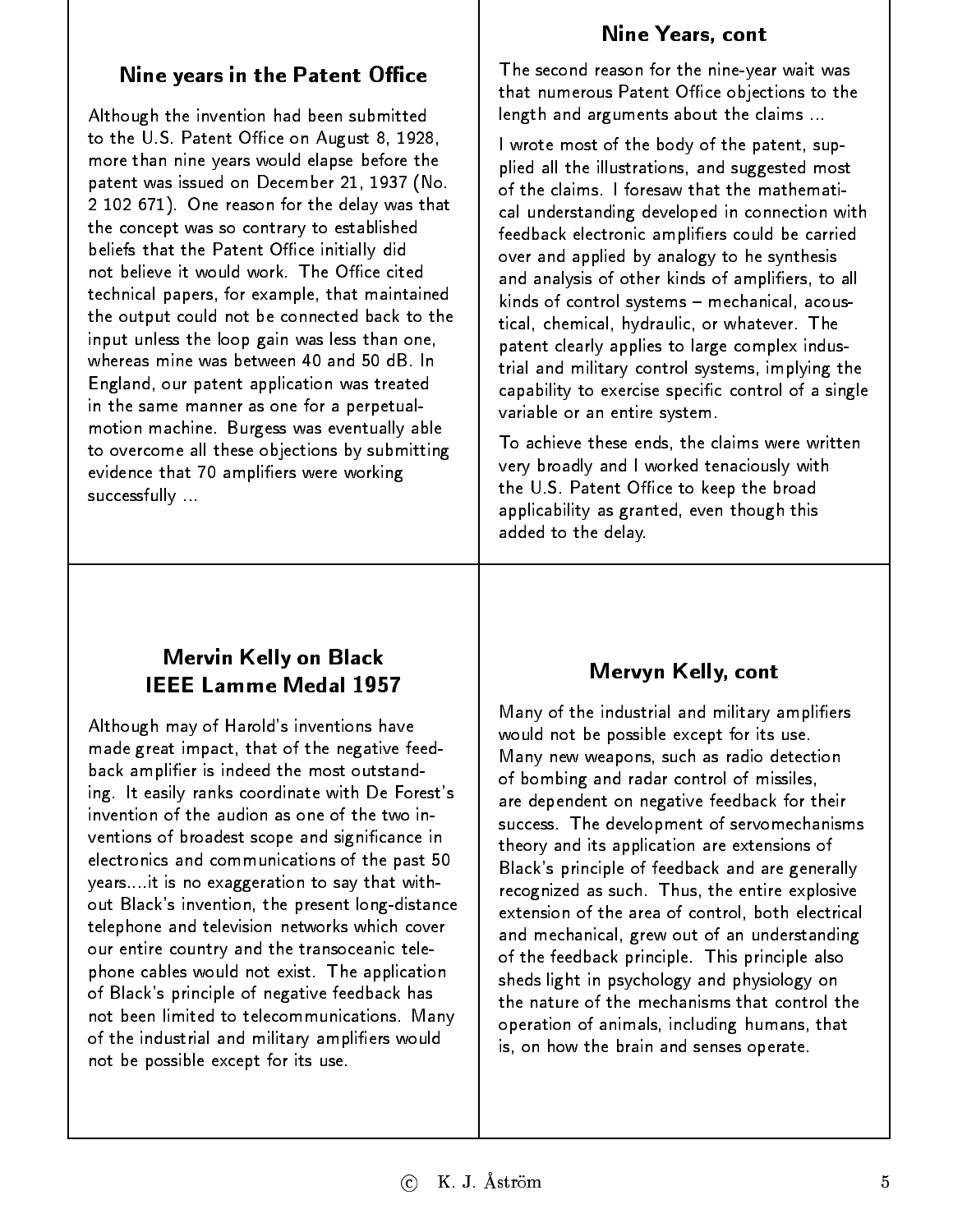### Harry Nyquist

#### Nyquist and His Contributions Finished school Nilsby 1902

"Stalldräng", Deje sulphate mill

Born 1889 i Tomthult i Nilsby

- "Dräng" in Minnesota
- Teacher seminar Austin 1908-09
- Folkskollärare Sout Dakota 1909-10 Folkskollärare Sout Dakota 1909-10
- Teacher seminar second year 1910-11
- $\bullet$  High school teacher Belgrade Minn 1911-1912
- University of Grand Forks North Dakota MS &BS 1912-15
- · Yale University 1915-17 Yale University 1915-17
- Western Electric 1917-1919
- Bell Labs New York 1919-1945
- 

### **Motivation**

Nyquist was a problem solver

• How to view electronic circuits

Why was this so important?

• The feedback amplifier and singing

When the Nyquist theorem came to ASEA

**•** Frequency response

• Stability concepts **Stability theory** 

Sampling

- Stron drive to reduce a problems to its simplest form
- Understanding conditions for singing
- The problem of conditional stability
- How can the system be stable when the gain is higher than one at frequencies where the phase lag is 180 .
- $\bullet$  Critical point was at  $+1!$  Bode moved it to  $1!$

### Regeneration Theory BSTJ 1932

The circuit will be said to be stable when an impressed small disturbance, which itself dies out, results in a response which dies out. It will be said to be unstable when such a disturbance results in a response which goes on indefinitely, either staying at a relatively small value or increasing.

Rule: Plot plus and minus the imaginary part of  $AJ(i\omega)$  against the real part for all frequencies from 0 to  $\omega$ . If the point  $1 + i0$ lies completely outside this curve the system is stable; if not it is unstable (p. 136).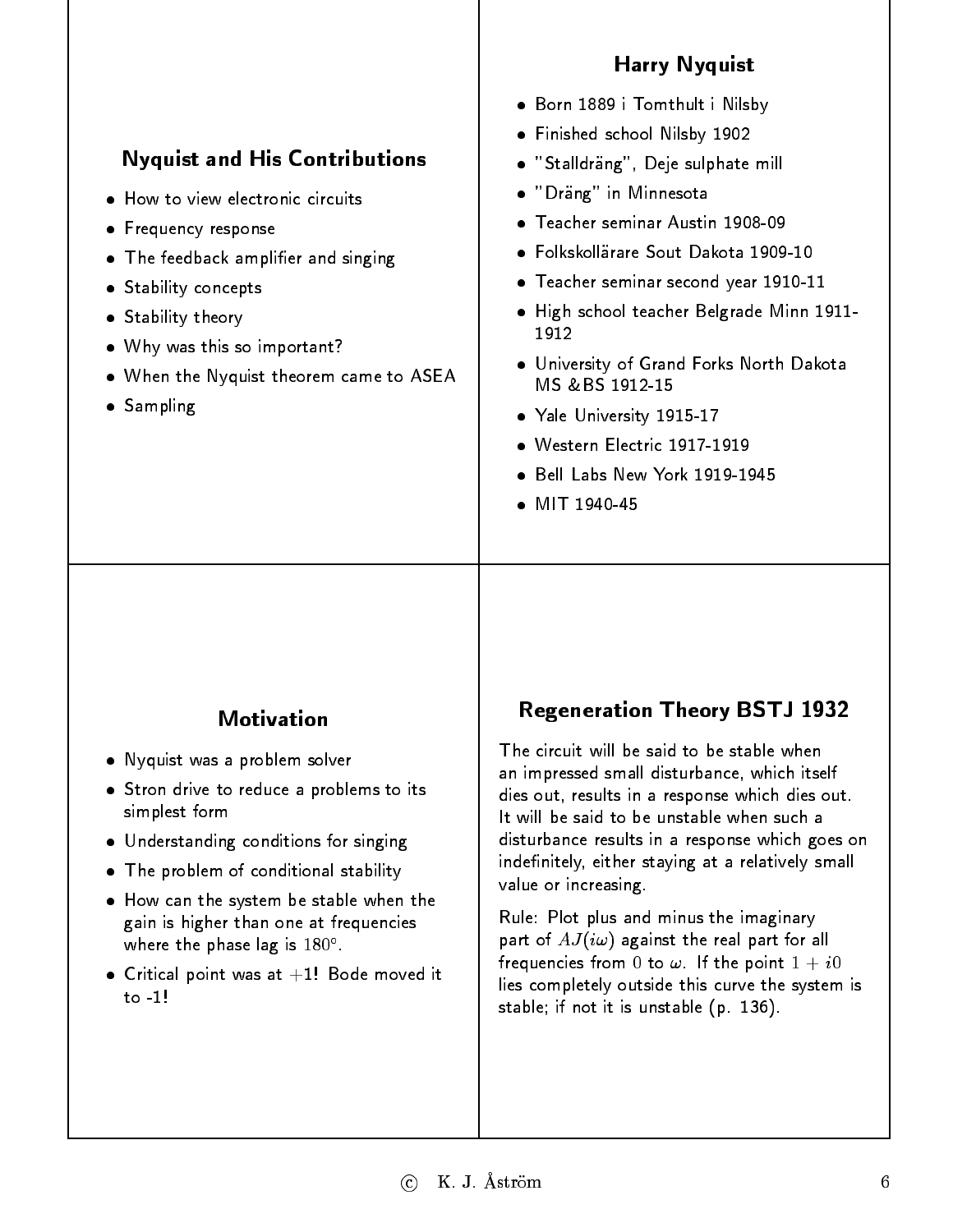# Conditional Stability

The circuit will be said to be stable whe For low values of  $A$  (the amplifier gain) the system is in a stable condition. Then as the gain increased gradually, the system becomes unstable. Then as the gain is increased gradually still further, the system again becomes stable. As the gain is still further increased the system may again become unstable (p. 137).

#### Impact of the Nyquist Theorem at **ASEA**

#### Bode's Contributions

Network Analysis and Feedback Amplier Design

Gain Phase Relations

$$
B = \frac{1}{\pi} \int_{-\infty}^{\infty} \frac{dA}{du} \log \coth \frac{|u|}{2} du
$$

$$
A_c - A_0 = \frac{2}{\pi} \int_{-\infty}^{\infty} B du
$$

Bode's integral

$$
\int_{-\infty}^{\infty}\log S(i\omega)d\omega=0
$$

The waterbed effect!

- · Bode curves
- Systematic design procedure
- Bodes ideal Cut-off Characteristics

#### Bode's Relations

While no unique relation between attenuation and phase can be stated for a general circuit, a unique relation does exist between any given loss characteristic and the *minimum* phase shift which must be associated with it. (p. 424)

$$
B=\frac{1}{\pi}\int_{-\infty}^{\infty}\frac{dA}{du}\log\coth\frac{|u|}{2}du
$$

The signicance of the phase area relation for feedback amplifier design can be understood by supposing that the practical transmission range of the amplier extends from zero to some given finite frequency. The quantity  $a_0 - A_{\infty}$  can be identified with the change in gain around the feedback loop required to secure cut-off. Associated with it must be a certain definite phase area.

$$
A_c-A_0=\frac{2}{\pi}\int_{-\infty}^{\infty}Bdu
$$